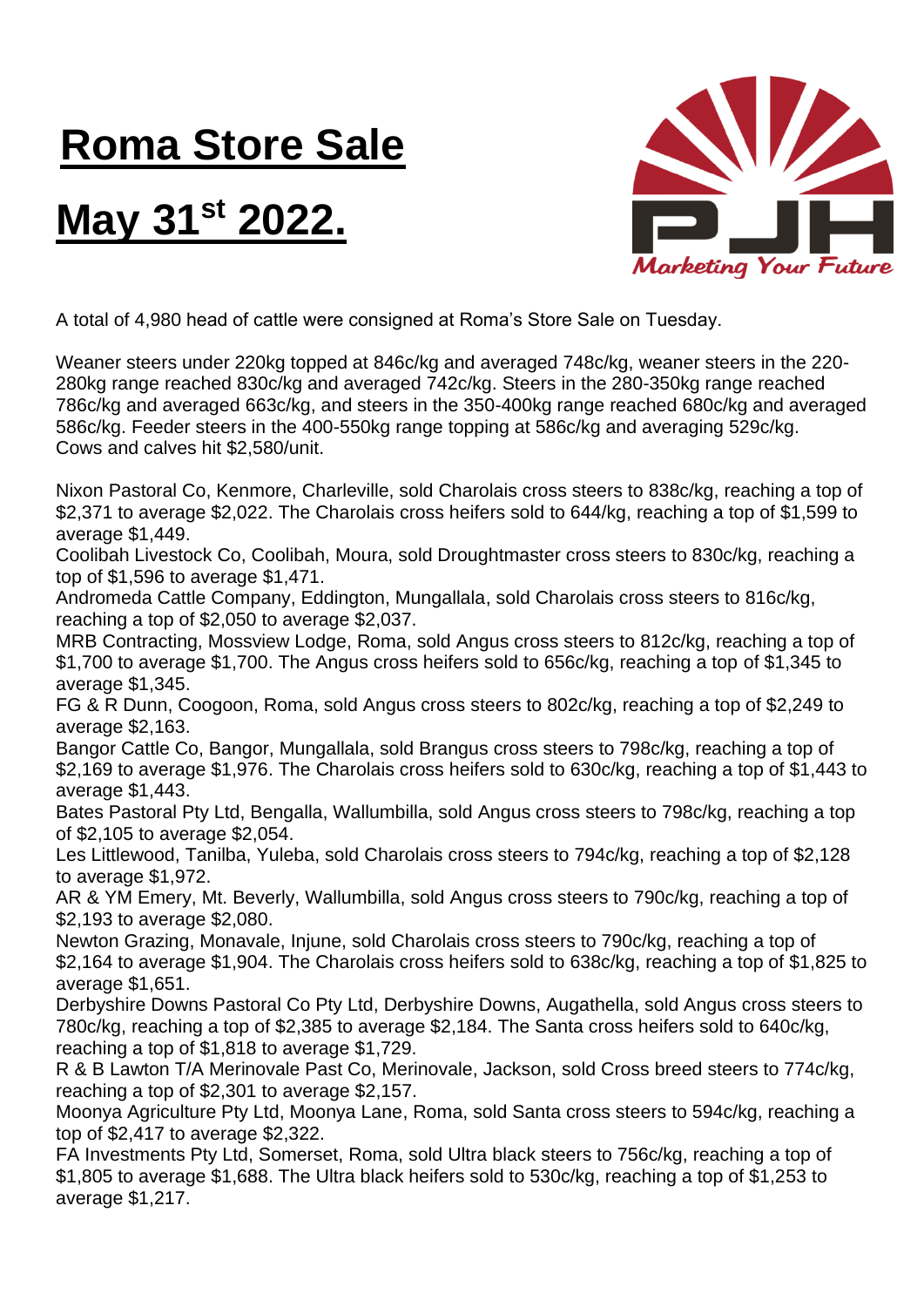FA Investments Pty Ltd, Amaroo, Roma, sold Ultra black steers to 750c/kg, reaching a top of \$1,931 to average \$1,862. The Brahman cross heifers sold to 550c/kg, reaching a top of \$1,836 to average \$1,261.

Winter Cattle Co, Kaimanna, Injune, sold Hereford steers to 744c/kg, reaching a top of \$2,235 to average \$1,929.

S1E Livestock, The Chequers, Dulacca, sold Charolais cross steers to 744c/kg, reaching a top of \$2,047 to average \$2,014.

S & R White Family Trust, Golden Green, Roma, sold Charolais cross steers to 700c/kg, reaching a top of \$2,571 to average \$2,333. The Charolais cross heifers sold to 544c/kg, reaching a top of \$2,006 to average \$1,874.

LRB Briscoe, Kilmarnock, Injune, sold Angus cross steers to 630c/kg, reaching a top of \$2,469 to average \$2,368. The Angus cross heifers sold to 595c/kg, reaching a top of \$2,032 to average \$2,013.

Wallockatoo Pastoral Co, Wallockatoo, Wandoan, sold Santa cross steers to 608c/kg, reaching a top of \$2,673 to average \$2,311.

KC Guy, Cairngorm, Bungunya, sold Angus cross steers to 590c/kg, reaching a top of \$2,563 to average \$2,364.

Spreadburough Past Co, Finsbury Park, Roma, sold Droughtmaster steers to 542c/kg, reaching a top of \$2,638 to average \$2,445.

PB & Dj Heffernan, Warragai, Roma, sold Belmont red cross steers to 536c/kg, reaching a top of \$2,444 to average \$2,444.

Heifers under 220kg topped at 700c/kg and averaged 624c/kg, while heifers in the 220-280kg range topped at 656c/kg and averaged 550c/kg. Heifers in the 280-350kg range topped at 598c/kg, averaging 522c/kg. Heifers in the 350-450kg range topped at 574c/kg, averaging 488c/kg.

Luckona Holdings Pty Ltd, Luckona Downs, Wallumbilla, sold Angus cross heifers to 700c/kg, reaching a top of \$1,590 to average \$1,431.

Euthulla Holdings Pty Ltd, Euthulla, Roma, sold Angus cross heifers to 630c/kg, reaching a top of \$1,693 to average \$1,526.

Finsbury Park Pastoral Co, Finsbury Park, Roma, sold Droughtmaster cross heifers to 564c/kg, reaching a top of \$2,162 to average \$2,045.

Cows in the 300-400kg range reached 420c/kg and averaged 345c/kg, while cows in the 400kg-500kg range reached 371c/kg and averaged 331c/kg. Cows over 500kg topped at 400c/kg, averaging 365c/kg.

PJ & MM Vetter, Cooladdi Langlo Crossing Road, Cooladdi, sold Droughtmaster PTIC cows to 400c/kg, reaching a top of \$2,180 to average \$2,099.

Yarrawonga Catlle, Stockade, Tambo, sold Santa cows to 381c/kg, reaching a top of \$2,762 to average \$2,464.

Dalmally Grazing Co, Dalmally, Roma, sold Droughtmaster cows to 340c/kg, reaching a top of \$2,625 to average \$2,427.

## *NEXT STORE SALE IS 7 th JUNE PJH SELL 3 rd POSITION*